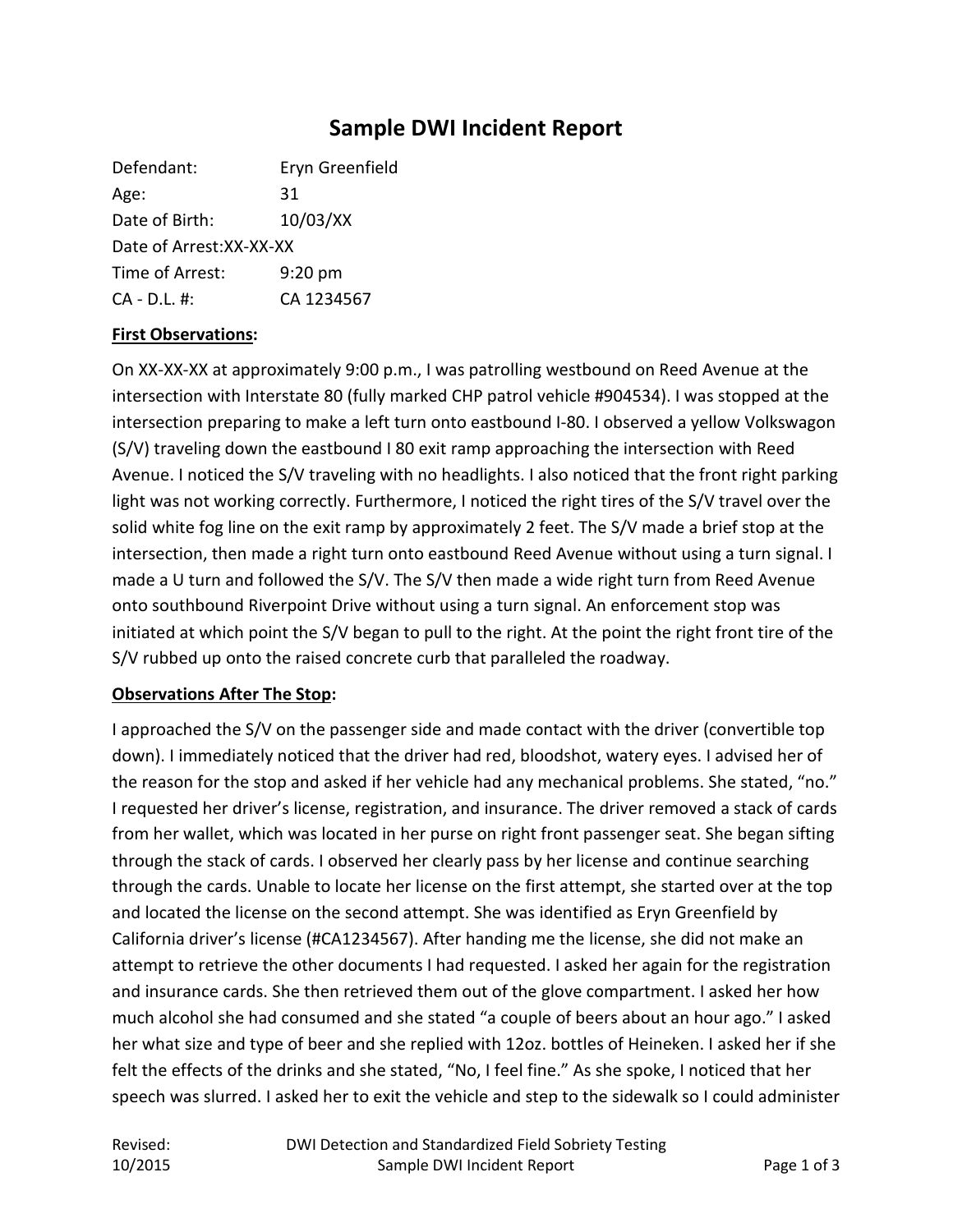several field sobriety tests to her (see field sobriety test section). As she exited the vehicle, she stepped around the front as instructed, then stumbled on the raised curb. I asked her several pre-field sobriety test questions of which she answered accordingly (see page 2 of face page). As I communicated with her, I smelled an odor of alcoholic beverage emitting from her breath.

### **Field Sobriety Tests:**

This evaluation was performed on Riverpoint Drive, just south of Reed Avenue. The evaluation surface was smooth concrete. Lighting conditions consisted of patrol vehicle headlights, spotlights, overhead lights, streetlight, and my flashlight. No surface defects were noted or claimed. It was noticeably windy.

## **Horizontal Gaze Nystagmus (explained):**

I observed lack of smooth pursuit, distinct and sustained nystagmus at maximum deviation, and an onset of nystagmus prior to 45 degrees in both of Greenfield's eyes. Greenfield was swaying forward and backward significantly during the test. At least 3 inches in both directions.

## **Walk and Turn (explained and demonstrated):**

Instruction Stage: Lost balance (feet broke apart)

Walking Stage (1st Nine): Walked 10 steps (counted 10).

Raised left arm over 6 inches away from body to assist with balance on one occasion (at steps 4 - 5).

Walking Stage (2nd Nine): Walked 10 steps (counted 9).

Raised left arm over 6 inches away from body to assist with balance on tow occasions (at steps  $6 - 7$ ).

Turn: Lost balance during turn and did not turn as instructed. Greenfield only took one step during the turn instead of several small steps as instructed.

# **One Leg Stand (explained and demonstrated):**

While explaining the test, Greenfield started before being told to begin. Greenfield raised her left leg and began counting. She put her foot down on counts 1006 and 1009. As she was counting, she skipped 1017 (counting from 1016 to 1018). Used right arm for balance (6+ inches from body) and was swaying while balancing. She counted to 1019 after 30 seconds.

### **Arrest:**

Based on the following information, I formed the opinion that Greenfield was driving under the influence:

• Driving at night with no headlights.